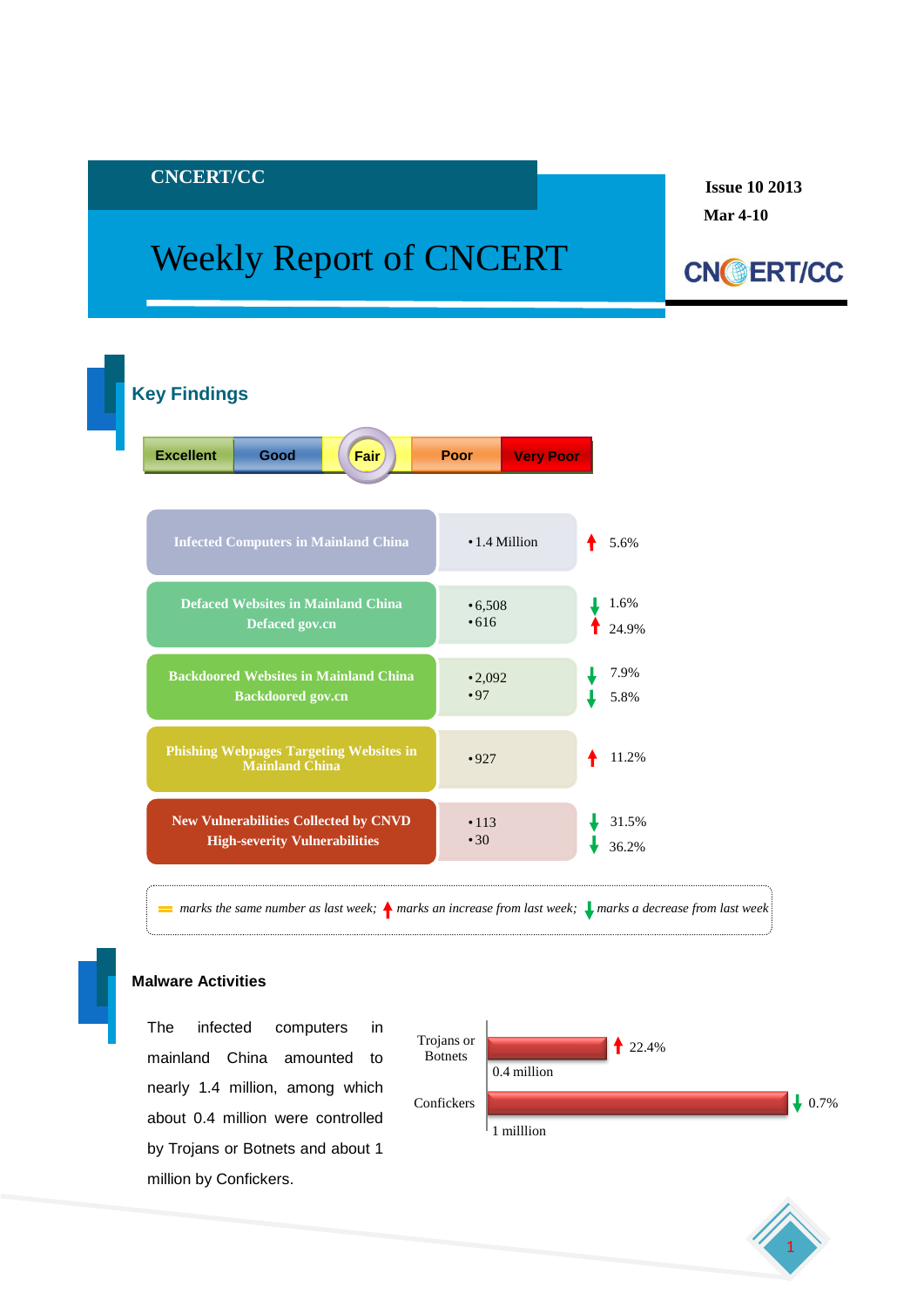The map on the left illustrates distribution of the computers controlled by Trojans or Botnets in mainland China. The regions in red are most seriously affected. This week, the top 3 were Guangdong province, Jiangsu province and Zhejiang province.



CNCERT captured a great number of new malware samples this week. 33 new malware names were identified, and 1 new malware family was detected.



The malware-hosting websites is the jumping-off place for malware propagation. The malware-hosting websites monitored by CNCERT this week involved 140 domains and 262 IP addresses. Among the 140 malicious domains, 60.7% were registered overseas and 66.4% of their TLDs fell into the category of.com. Among the 262 malicious IPs, 54.2% were located in mainland China and 45.8% were overseas. Based on our analysis of the malware-hosting website's URLs, the majority of them were accessed via domain names, and only 98 were accessed directly via IPs.

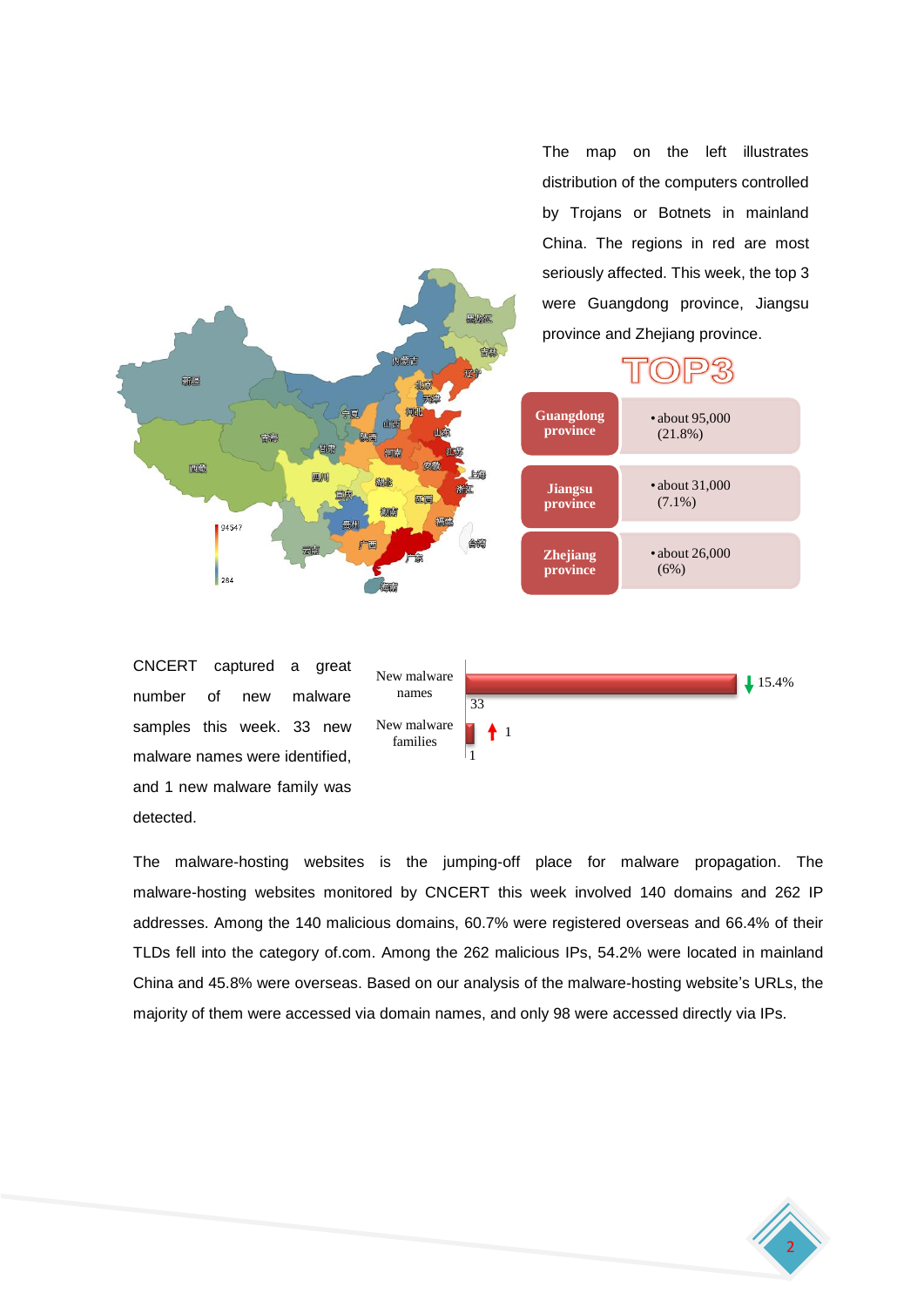

In terms of the malicious domain names and IPs either monitored by CNCERT or sourced from the reporting members, CNCERT has actively coordinated the domain registrars and other related agencies to handle them. Moreover, the blacklist of these malicious domains and IPs has been published on the website of Anti Network-Virus Alliance of China (ANVA).



# **Website Security**

This week, CNCERT monitored 6,508 defaced websites, 2,092 websites planted with backdoors and 927 phishing web pages targeting websites in mainland China.



This week, the defaced government (gov.cn) websites totaled 616 (9.5%), an increase of 24.9% from last week. Backdoor were installed into 97 (4.6%) government (gov.cn) websites, which reduced by 5.8% from last week. The fake domains and IP addresses targeting websites in mainland reached 605 and 310 respectively, with each IP address loading about 3 phishing web pages on average.

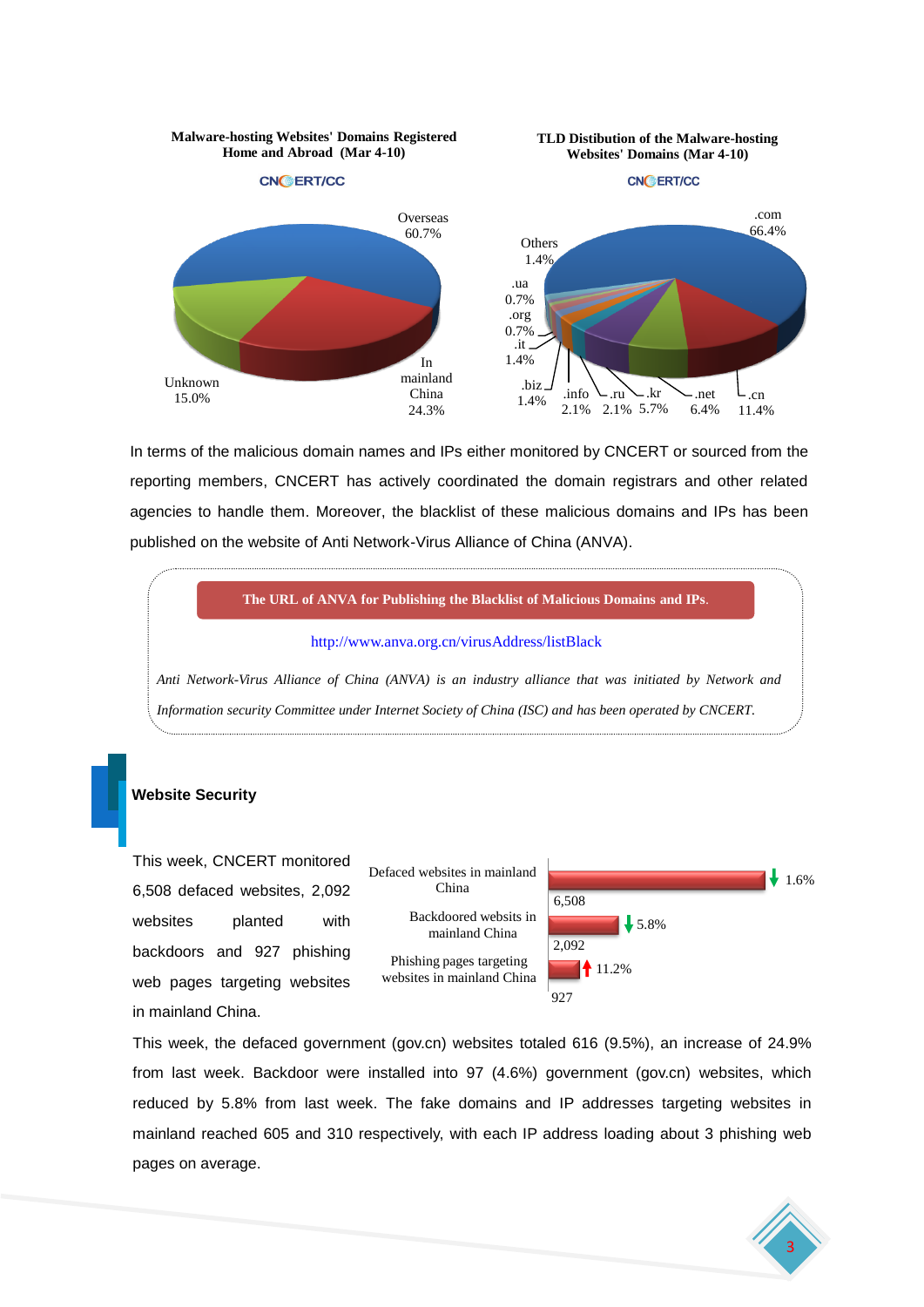

# **Vulnerabilities**





Applications were most frequently affected by these vulnerabilities collected by CNVD, followed by the web application and the network devices

4

For more details about the vulnerabilities, please review CNVD Weekly Vulnerability Report.

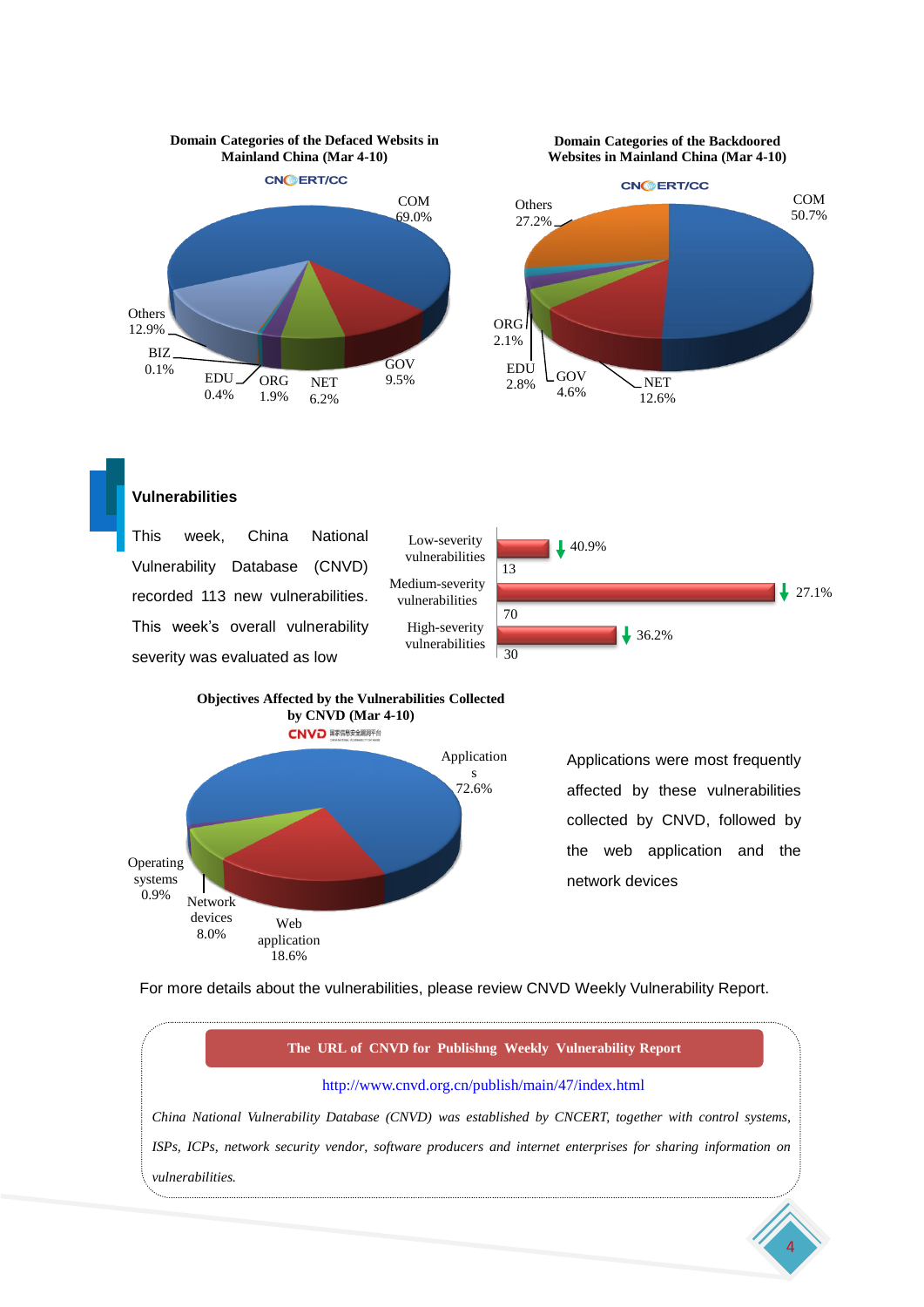#### **Incident Handling**

This week, CNCERT has handled 147 network security incidents, 60 of which were cross-border ones, by coordinating ISPs, domain registrars, mobile phone application stores, branches of CNCERT and our international partners.



Specifically, CNCERT has coordinated domestic and overseas domain registrars, international CERTs and the other organizations to handle 90 phishing incidents. Based on industries that these phishing targets belong to, there were 74 banking phishing incidents, 14 media incidents and 2 payment incident.



This week, CNCERT has coordinated 1 non-profit internet organization, 6 domestic domain registrars and 6 mobile phone application stores to handle 22 domains hosting malware and 3,225 malicious URLs of the mobile malware.

5